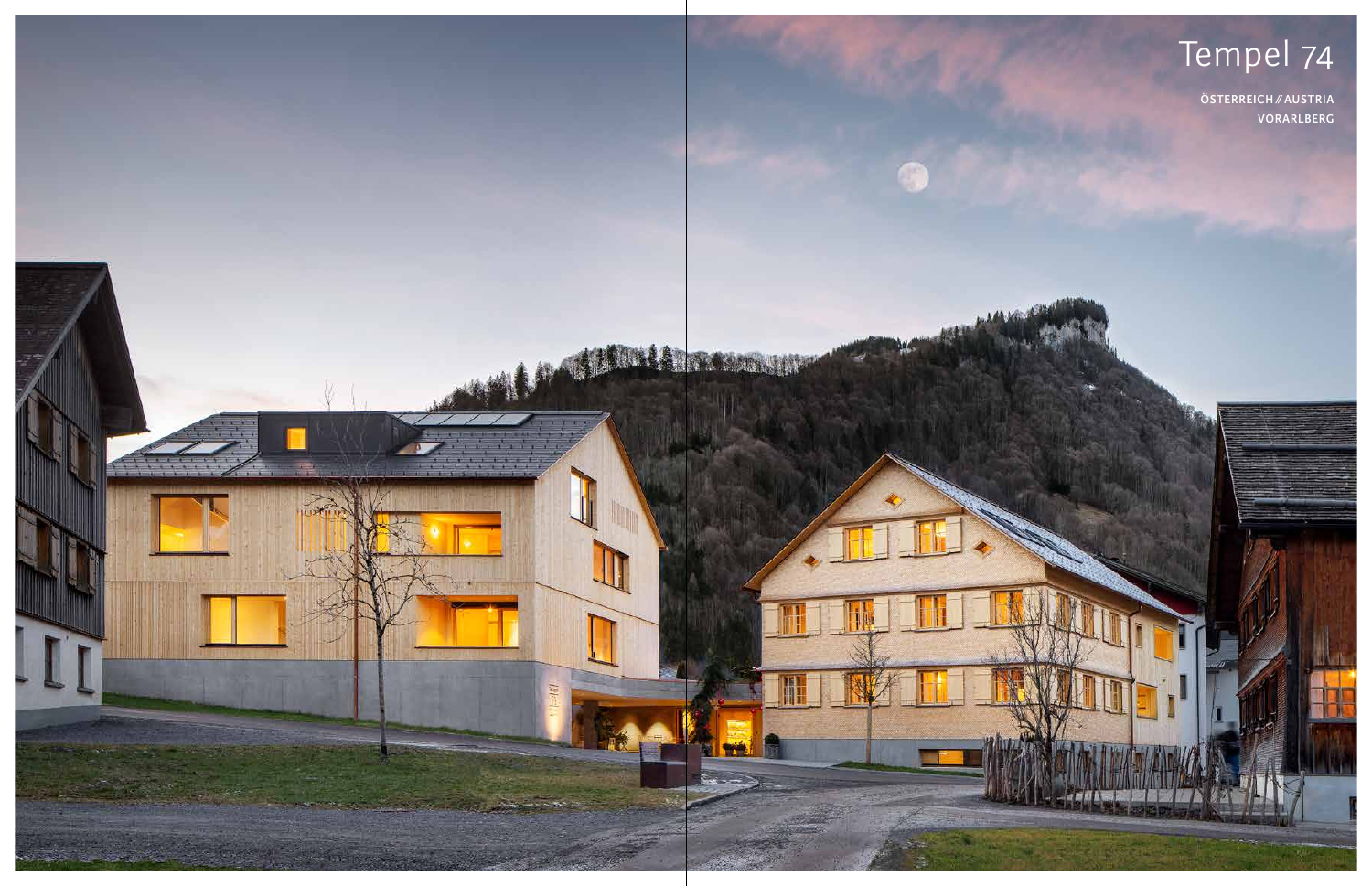

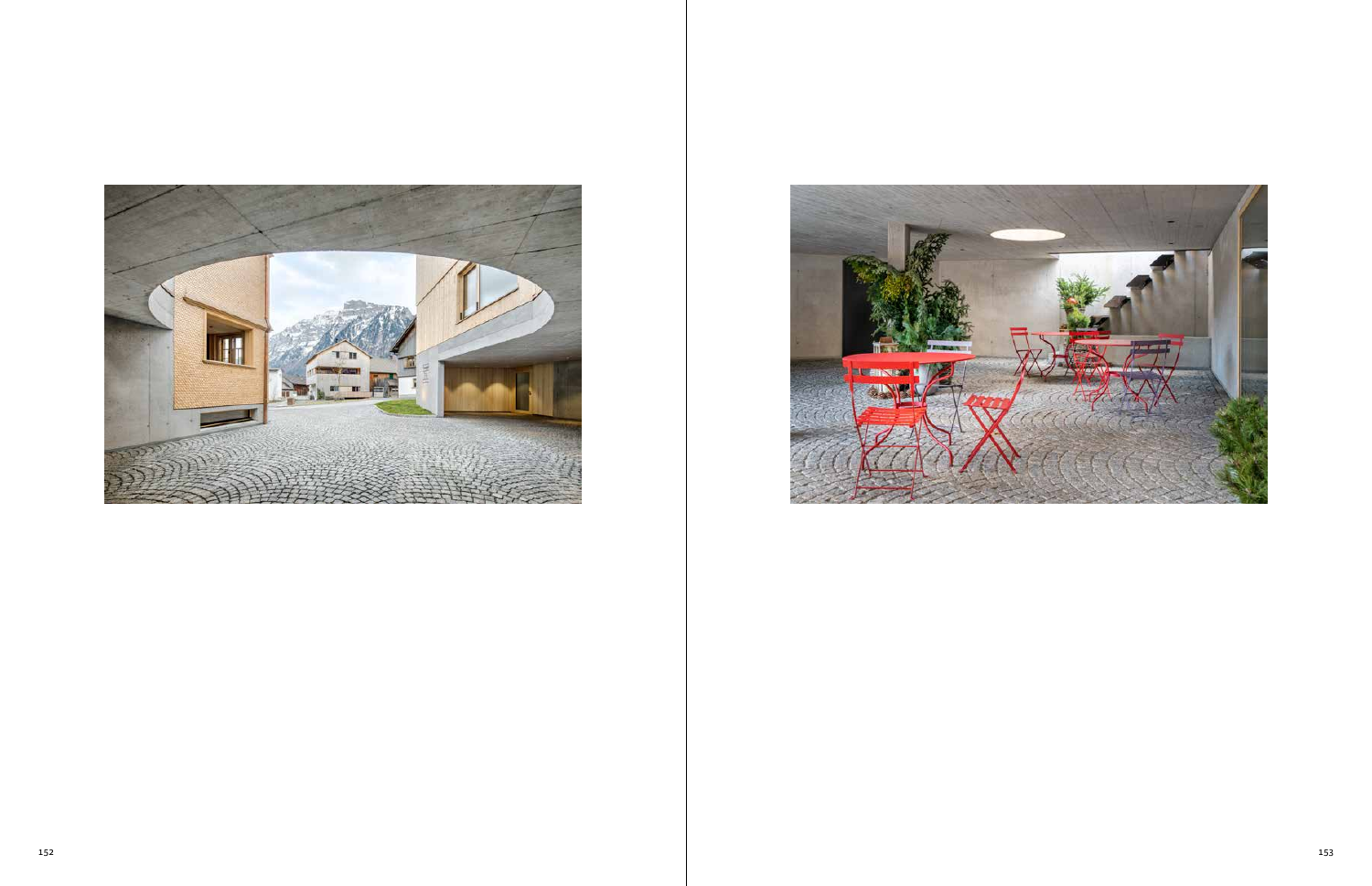

Neues Bauen nach alter Tradition: Architekt Jürgen Haller hat das Architektureldorado des Bregenzerwaldes um ein weiteres, preisgekröntes Highlight bereichert.

New building in the old tradition: architect Jürgen Haller has enriched the architectural paradise of the Bregenzerwald with another award-winning highlight.